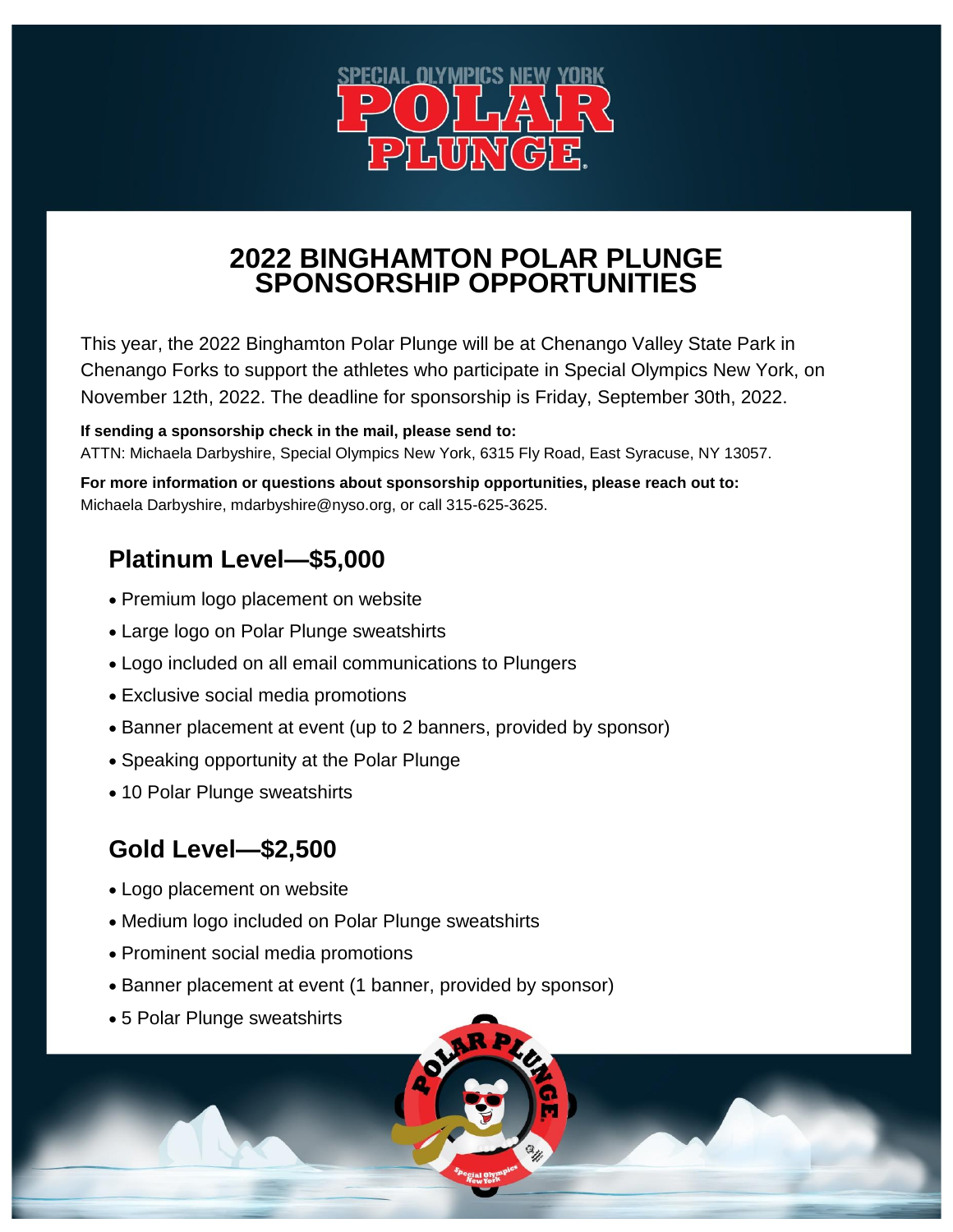

## **Silver Level—\$1,000**

- Logo placement on website
- Small logo on Polar Plunge sweatshirts
- Social media promotions
- Logo included on all email communications to Plungers
- 3 Polar Plunge sweatshirts

# **Bronze Sponsor—\$500**

- Logo on website
- Large name listing on Polar Plunge sweatshirts
- Logo included on all email communications to Plungers
- 1 Polar Plunge sweatshirt

# **Ribbon Sponsor—\$250**

Small name listing on Polar Plunge sweatshirts